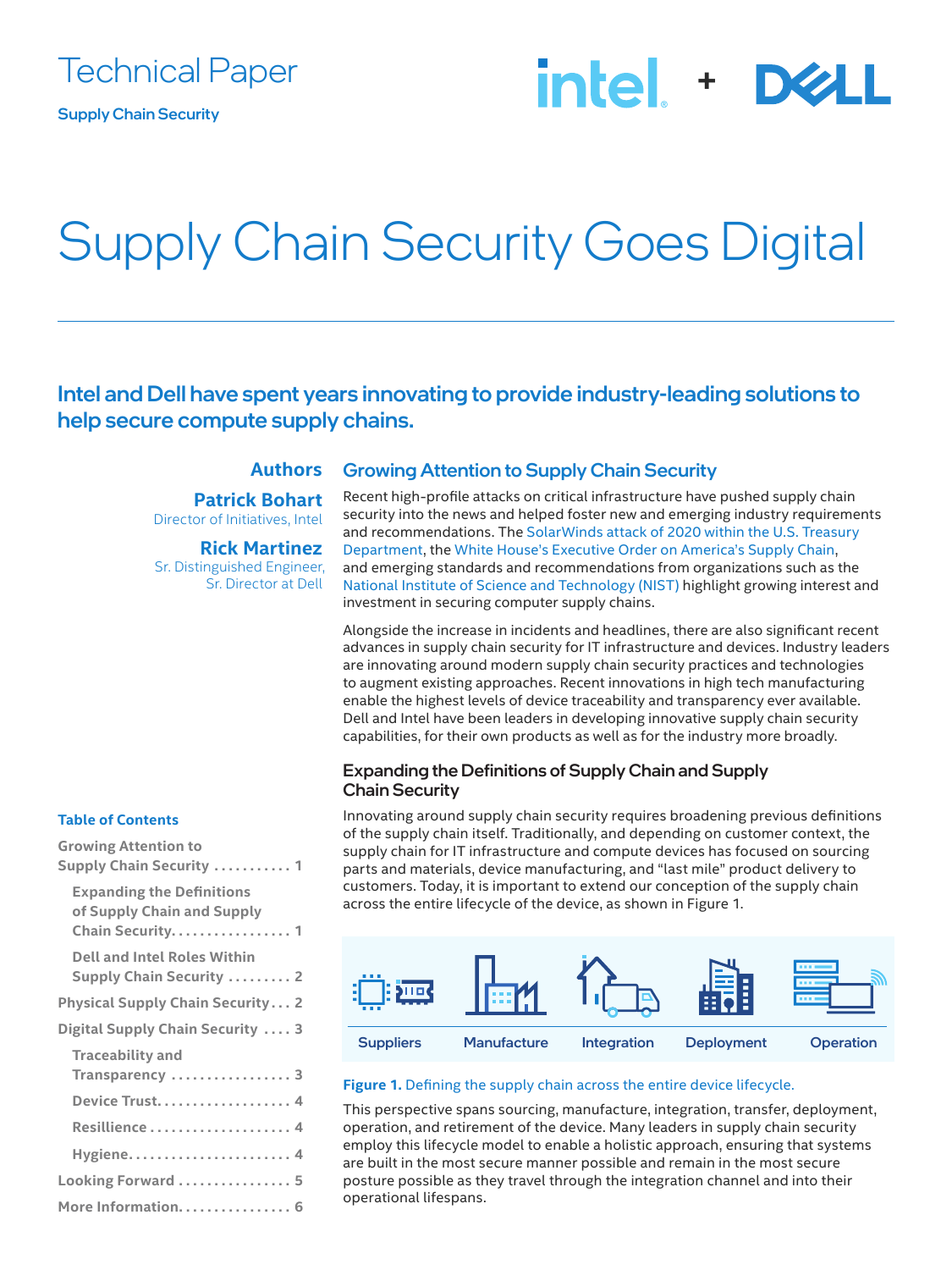<span id="page-1-0"></span>It is also important to expand the traditional definition of supply chain to include the concept of digital supply chain security, as illustrated in Figure 2. Discussion of supply chain security has typically focused on physical supply chain security (e.g., facilities, personnel, and tamper-evident packaging). Digital supply chain security expands this scope to encompass recording and tracking key information about a device's entire lifespan, including details about how, when, and by whom it was manufactured and subsequently modified.



**Figure 2.** Expanding supply chain security to include both physical and digital elements.

Digital supply chain security is sometimes referred to as exposing and recording the digital DNA of the device, as represented in Figure 3, and then tracking that information in a secure, trusted, and reliable manner as it travels through the supply chain and into operation within an IT infrastructure.



**Figure 3.** Digital DNA of a device.

## Dell and Intel Roles Within Supply Chain Security

Dell and Intel have shared a common vision and direction to supply chain security for several years, drawing on their separate but interconnected roles in the supply chain. Dell Trusted Device and Dell SafeBIOS enhance the security of enterprise PCs. On PowerEdge servers, Intel® Boot Guard mitigates against CPU sleep attacks, as a complement to the PowerEdge platform hardware root of trust, and as part of its end-to-end secure boot. These enterprise-class security solutions employ foundational ingredients from Intel, such as Server Platform Services (SPS), secure fuses, and Authenticated Code Module (ACM).

Intel has a leadership position in the industry based on its role as an integrated design and manufacturing (IDM) leader. The presence of Intel software and manufacturing tools in silicon manufacturing facilities worldwide and the operation of Intel tools early and consistently prior to manufacturing and assembly provides advantages that improve Dell solutions.

Both Dell and Intel contribute extensively to the industry standards processes that influence future supply chain security initiatives and provide technology support for existing and emerging standards and capabilities. Dell and Intel participate and lead in the development of technologies and solutions based on industry standards and recommendations. This role includes influencing industry bodies such as the Trusted Computing Group (TCG) and cross-industry collaboration projects such as the NIST National Cybersecurity Center of Excellence (NCCoE). These solutions, ingredients, and standards are innovating businesses and increasing the value of their technology.

# Physical Supply Chain Security

Dell, as a manufacturer and supplier of IT devices, and Intel, as a supplier of hardware components within Dell devices, both have a long history of protecting their physical supply chains, as illustrated in Figure 4. These supply chain security measures involve years of investment and innovation in areas such as screening and managing employee data access, building and maintaining secure facilities, and tightly managing and auditing vendors and suppliers to help prevent the presence of malicious or counterfeit ingredients in Dell and Intel products.



**Figure 4.** Dell and Intel physical supply chain security.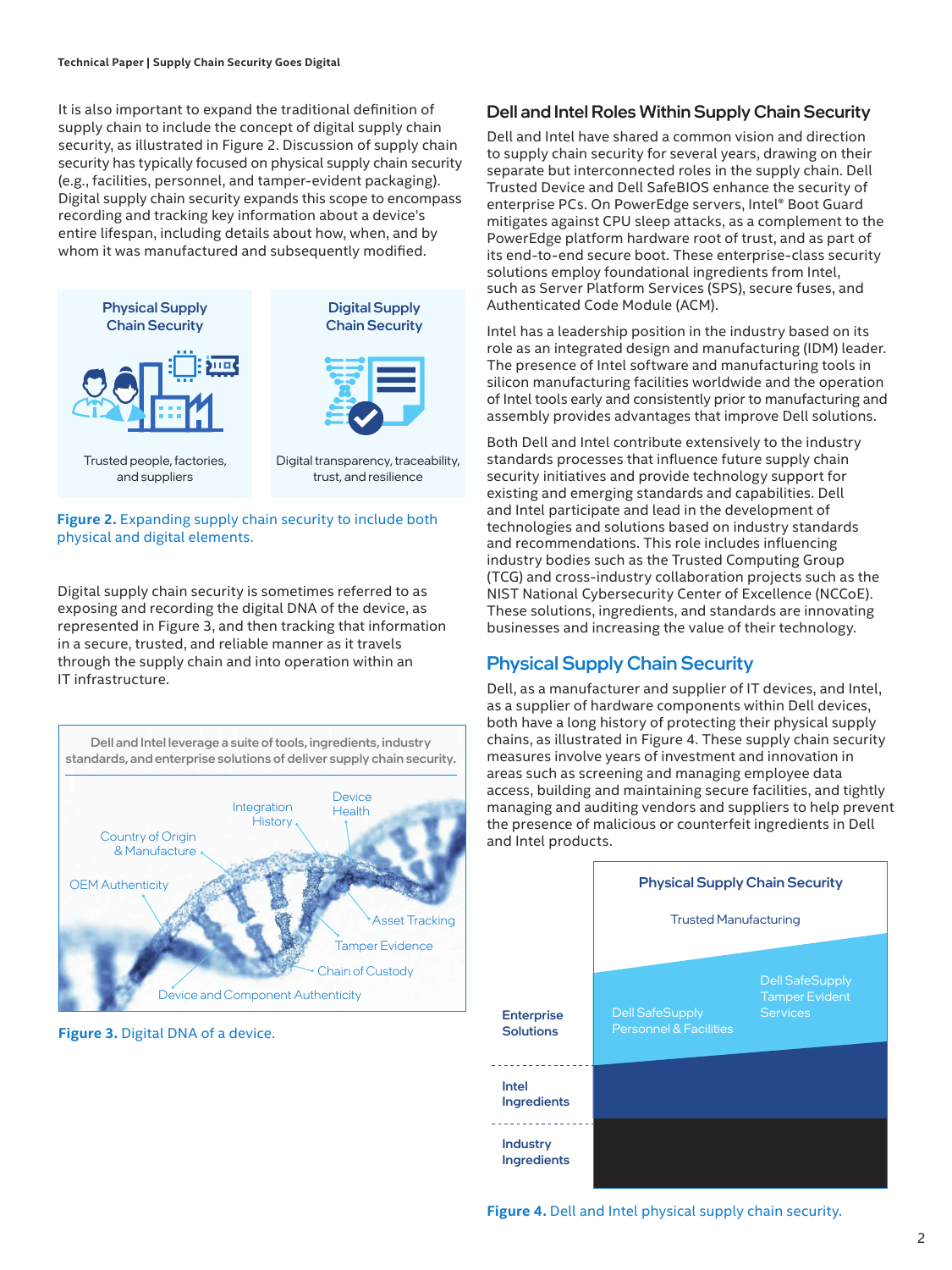# <span id="page-2-0"></span>Digital Supply Chain Security

Digital supply chain security includes innovations that capture digital DNA snapshots of devices. Those innovations can be categorized into four areas of capability, as illustrated in Figure 5: traceability and transparency, device trust, resilience, and hygiene.



#### **Figure 5.** Dell and Intel digital supply chain security.

### Traceability and Transparency



Dell and Intel have been leaders in driving compute device traceability and transparency for many years, through both investment in enterprise class solutions and leadership within the

industry standards bodies and working groups that define and recommend available solutions. At the heart of these solutions from Dell and ingredients from Intel are platform certificates that provide cryptographically signed inventory documentation according to definitions driven through the TCG industry consortium. The [TCG Platform Cert Spec v1.1](https://trustedcomputinggroup.org/resource/tcg-platform-certificate-profile/) released in April, 2020 aligns with emerging standards for supply chain security, which are particularly important to industries where cybersecurity is a top priority.

TCG platform certificates capture snapshot attributes of platforms during manufacturing, assembly and test, and integration. These platform attributes are then cryptographically linked to the specific device using the Trusted Platform Module (TPM) as the hardware root of trust. TCG platform certificates provide key device provenance, traceability, and visibility into the device digital supply chain. TCG platform certificates can be used to reduce risk and improve detection of counterfeiting, unauthorized production, tampering, theft, and insertion of unexpected hardware.

As a supplier of enterprise solutions, Dell has implemented TCG platform certificates within the Dell Secured Component Verification (SCV) solution for commercial PCs and PowerEdge servers. SCV delivers cryptographically signed inventory certificates to IT for supported Dell devices. With secure self-verification tools, SCV helps assure full hardware integrity during transit to IT environments and allows customers to verify that Dell commercial PCs and key components arrive as they were ordered and built. Platform certificates and Dell SCV tools are designed to be integrated with existing scripts to facilitate the validation process, making trusted deployment an automatable process.

Similarly, Intel has been enabling vendors with base digital supply chain transparency and traceability for many years. Intel® Transparent Supply Chain (Intel® TSC) delivers TCG platform certificates and component data for supporting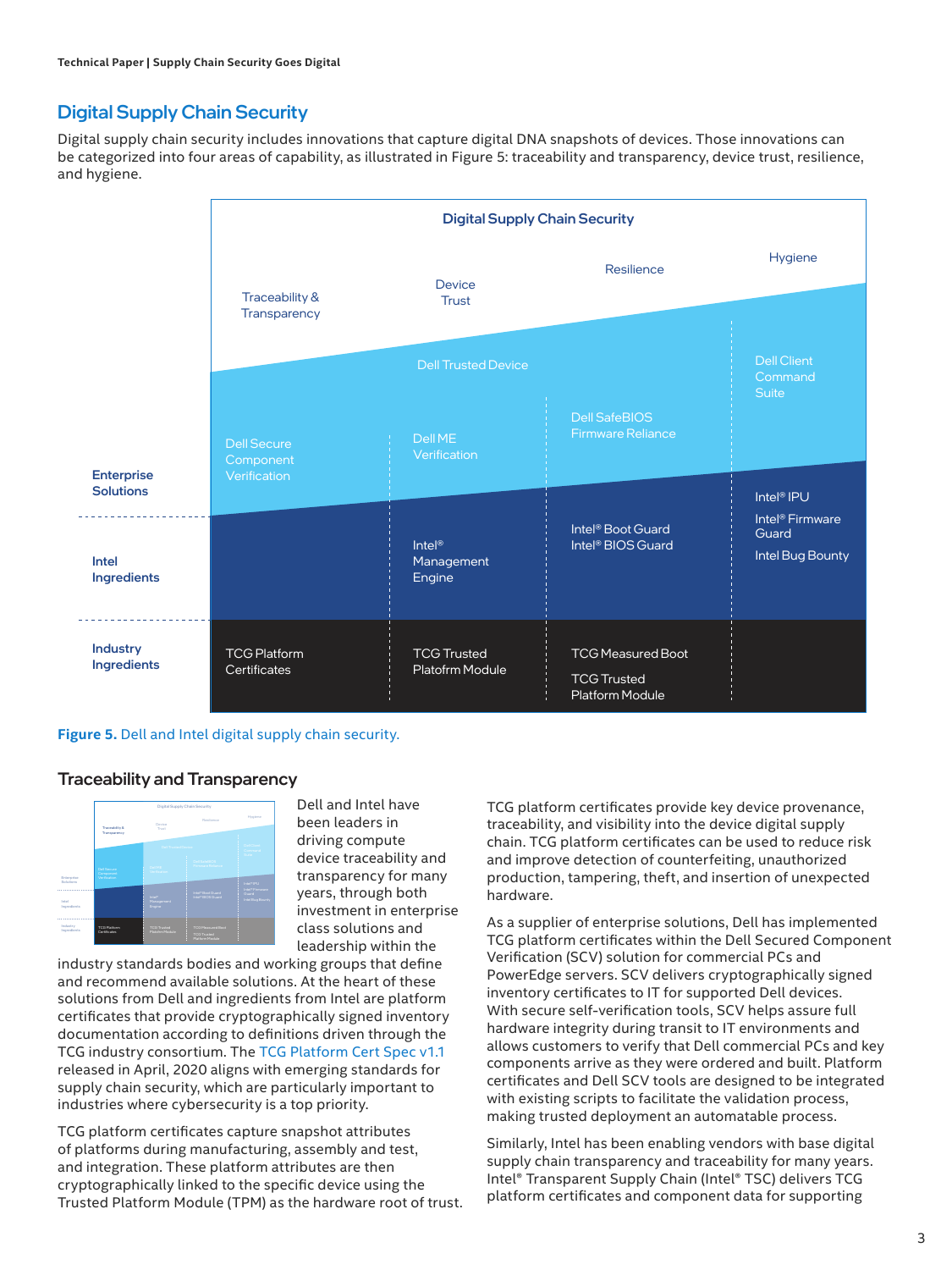<span id="page-3-0"></span>Intel technology-based platforms using a cloud API available to IT through the Intel [TSC web portal.](https://www.intel.com/content/www/us/en/products/docs/servers/transparent-supply-chain.html) Although Dell and Intel opted to implement independent solutions, TCG platform certificates are a common ingredient between Intel TSC and Dell SCV. This commonality provides compatibility and interoperability that enable enterprise and government buyers to deploy TCG platform certificates for improved digital supply chain security of Intel technology-based devices.

The NIST NCCoE also takes an active role in driving digital supply chain security. NIST NCCoE Special Publication 1800-34 is currently underway. SP-1800-34 has the goal to demonstrate how organizations can verify that the internal components of the computing devices they acquire are genuine and have not been tampered with. This solution relies on device vendors storing information within each device, so that customers can use a combination of commercial off-the-shelf and open-source tools to validate the stored information. Vol B [Prelim Draft Aug 2021] specifies TCG platform certificates as a key industry standard way of reducing risk and increasing visibility into high tech supply chains. Vol C [Prelim Draft Jan 2022] recommends solutions that include Intel TSC and Dell SCV.

## Device Trust



In addition to transparency and traceability requirements for a device's digital supply chain journey, it is also key for IT managers to ensure that the devices they deploy are authentic.

Intel and Dell enable new levels of device trust using the Intel® Manageability Engine (Intel® ME). The Intel ME is an energy-efficient computing subsystem within Intel chipsets that enables hardware-enhanced platform features. Among its many functions, it provides a CPU- and OS-isolated environment to perform key security and manageability operations.

Dell employs the unique identification capability of the Intel ME to enhance device trust through Dell ME Verification. This capability aids in verification and authenticity of Dell desktop and laptop systems and helps ensure that only validated and approved Intel ME software updates are deployable on Dell hardware.

## **Resillience**



Device resilience includes the ability to detect tampering of critical BIOS or firmware during the device's journey through the supply chain. Although the technology and capability innovations in this area were originally

designed to protect firmware and BIOS from runtime attacks seeking to go below the OS, these same technologies provide tamper evidence and protection as the device moves through the supply chain.

To protect device firmware and BIOS, Dell SafeBIOS employs innovative off-host verification against known good BIOS measurements. Deviations from these known good BIOS measurements may indicate unauthorized firmware or BIOS tampering within the supply chain. Dell SafeBIOS is a key component of the Dell Trusted Device portfolio of technologies that draws on two key ingredients of Intel® Hardware Shield on Intel vPro® platforms:

- **Intel Boot Guard** is designed to protect critical system boot functions. It serves as an effective detection mechanism to verify that the integrity of the earliest and most critical code executed by the processor—the Initial Boot Block (IBB) remains intact. If Intel Boot Guard detects modifications to the IBB, Dell policy incapacitates the system to prohibit further unauthorized activity.
- **Intel® BIOS Guard** provides key BIOS safeguards that improve trust and resilience within the device supply chain. It reduces the risk of flash-based attacks on the BIOS of Intel platforms and protects against BIOS tampering within the supply chain.

As board members of the TCG, Dell and Intel have made significant contributions and investments in TCG standards designed to improve the resilience of the device through the supply chain and into its operational phase. For example, the TCG specification for measured boot on Intel architecturebased Dell devices employs storage of key BIOS, firmware, and bootloader configurations within the industry-standard Trusted Platform Module. This approach enables the devices to detect unauthorized changes or modifications to BIOS, firmware, or bootloader code within the supply chain.

### **Hygiene**



Device hygiene consists of applying technology and industry best practices to ensure that devices are fully updated and as secure as possible. Intel continues to invest significantly in the areas

of vulnerability detection and mitigation. One of the largest and most visible of these investments is Intel's global bug bounty program, which invites the hacking and vulnerability research community to partner with Intel to detect and remove vulnerabilities on devices. The program provides recognition to encourage external security researchers to report security vulnerabilities they find in Intel products and then collaborate and coordinate with Intel on disclosure. Founded in 2017, the program ranked fourth in the industry in terms of total payouts in 2020.1

Working closely with the ecosystem to uncover and mitigate vulnerabilities is critical, but it is only one part of the necessary solution. Packaging, validating, and working collaboratively with Intel's OEM customers is also needed to ensure that mitigations make their way into functioning systems within IT environments.

To ensure optimal device hygiene, Intel regularly releases functional and security updates for supported products and services by means of Intel Platform Update (IPU). Due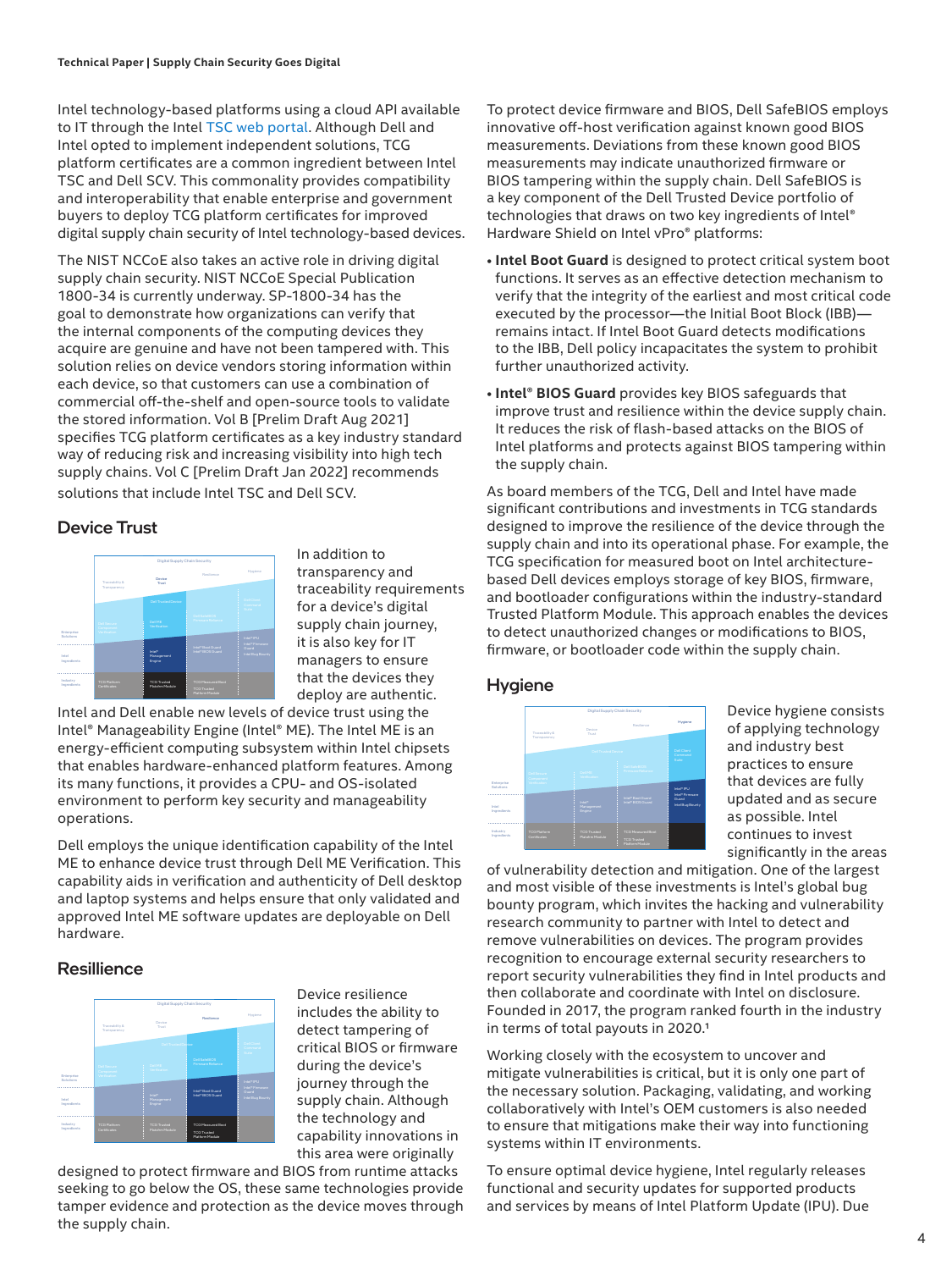<span id="page-4-0"></span>to the highly integrated nature of hardware, firmware, and software, updates may require additional validation and integration from Intel's ecosystem partners participating in the coordinated vulnerability handling process.

Critical patches and vulnerability mitigations ultimately make their way into IT supported devices through patch and vulnerability management software, such as Dell Client Command Suite, which manages and automates system updates for Dell devices. Dell Client Command Suite simplifies patch management by easily identifying, locating, and installing the latest BIOS, firmware, drivers, and applications.

# Looking Forward

Supply chain security will continue to capture headlines and drive action within industry standards and regulatory bodies for the foreseeable future. Many IT, information security, and government organizations are just now beginning the journey to identify advancements and available capabilities to help secure their computer supply chains. Dell and Intel have decades-long records of investment and involvement with industry standards bodies to foster innovation in supply chain security. Across the spectrum of traceability and transparency, device trust, resilience, and hygiene, today's solutions offer levels of digital supply chain security that were unavailable commercially just a few years ago.



**Figure 6.** Industry-leading supply chain solution leveraging Dell and Intel innovations.